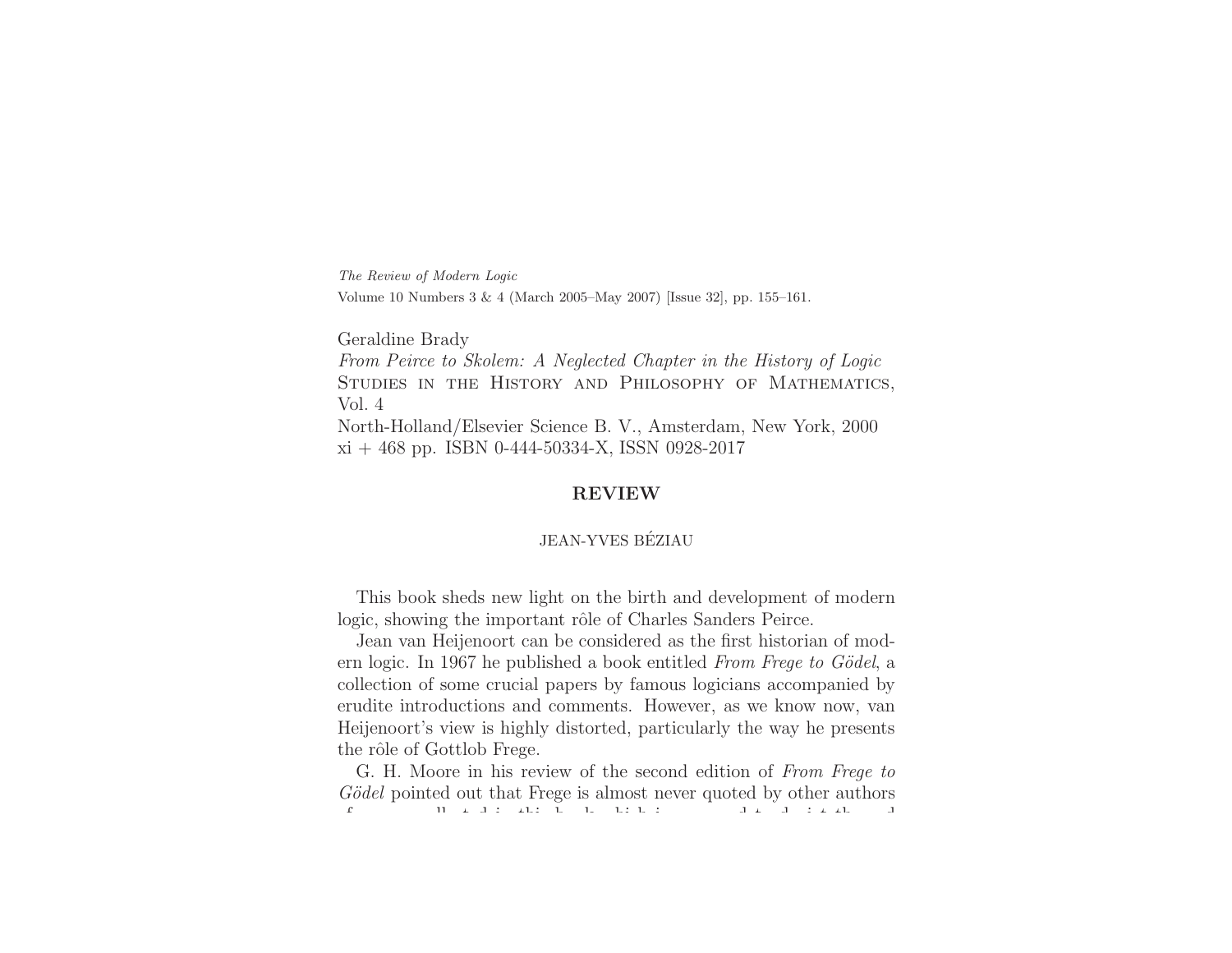## 156 JEAN-YVES BEZIAU ´

Heijenoort's book and it is not <sup>a</sup> general description talking about everybody and everything like Grattan-Guinness's. It is focused on <sup>a</sup> precise description of <sup>a</sup> limited but central part of the beginning of modern logic. But at the same time Brady is someone with <sup>a</sup> solid background and is able to make interesting connections, for example, between the work of Peirce and topos theory<sup>1</sup>.

In her introduction, Brady talks about two papers which are considered fundamental in the history of modern logic: Leopold Löwenheim's paper of 1915 showing that if <sup>a</sup> statement of first-order logic has an infinite model, it also has <sup>a</sup> countable model, and Thoralf Skolem's paper of 1923 giving a new proof of Löwenheim's theorem which is very similar to Gödel's 1929 completeness proof as indicated by van Heijenoort and Hao Wang.

These two papers have been translated into English and presented in the book by van Heijenoort who always considered them as fundamental. But what is the road from Frege to Löwenheim-Skolem? Brady, after <sup>a</sup> detailed study, claims: "We have been unable to detect any direct influence of Frege, Russell, or Hilbert on the development of Löwenheim and Skolem's seminal work, contrary to the commonly held perception"<sup>2</sup>.

On the other hand, she says that "Löwenheim's and Skolem's work on what is now known as the downward Löwenheim-Skolem theorem developed directly from Schröder's *Algebra der Logik*, which was itself an avowed elaboration of the work of the American logician Charles S. Peirce and his student O. H. Mitchell"<sup>3</sup>. Her book traces this develt d i th f i htl ll d i htl ll d i htl ll d i htl ll d i htl ll d i htl ll d i htl ll d i htl ll d i htl ll d i *F P i t Sk l*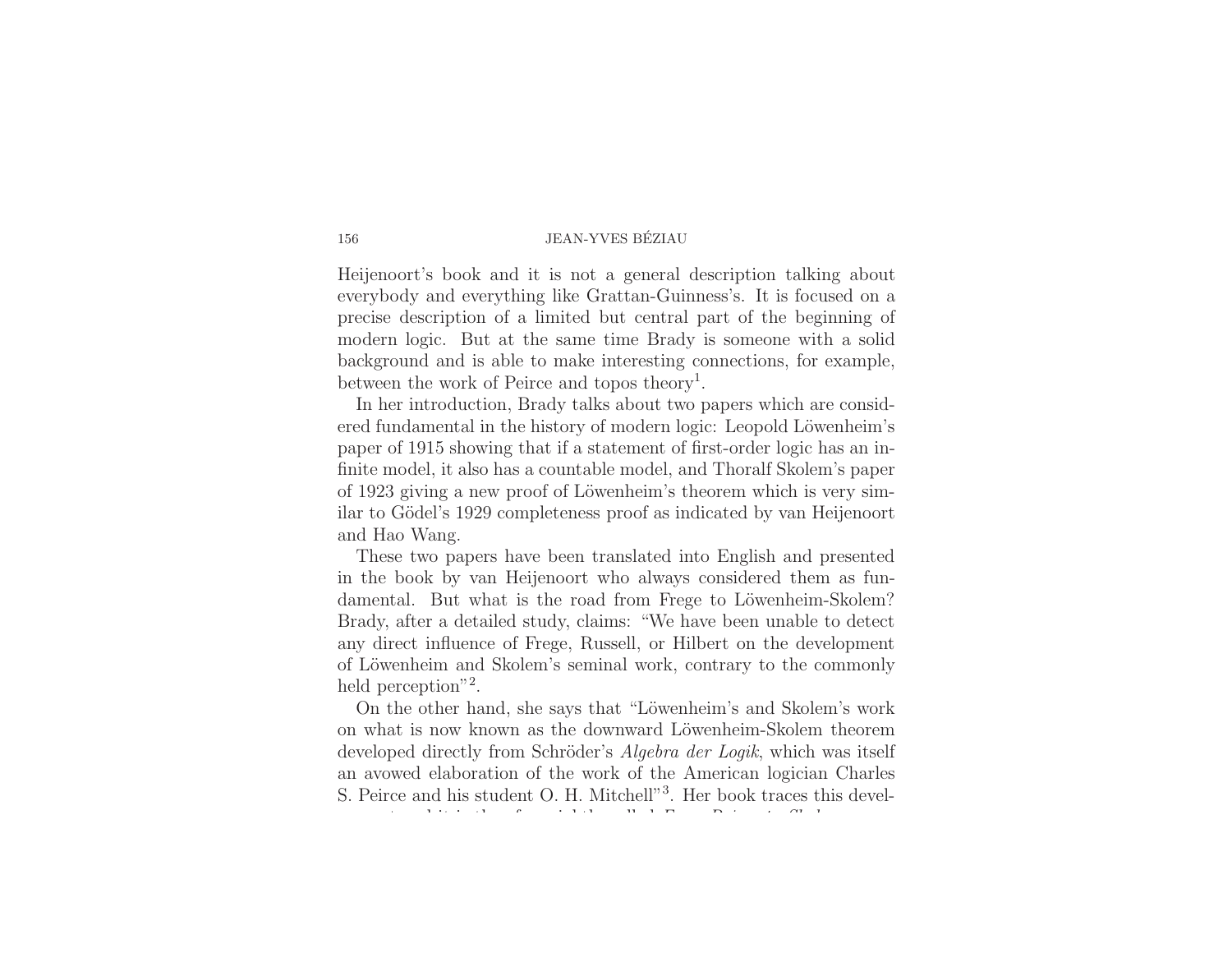#### REVIEW: FROM PEIRCE TO SKOLEM

In this book, Brady presents material which is very important to understand the development of quantification, first-order logic, and the theory of models. Tarski was the first to use the expression "theory of models" in the 1950s and turned this field into the main line of logical research during the thirty years he was at Berkeley with his team. As Solomon Feferman writes: "Tarski did not create thisfield, but as Robert Vaught later wrote in <sup>a</sup> survey of it for the occasion of Tarski's seventieth birthday celebration, his influence was decisive" [Feferman & Feferman, 280]. In several <sup>p</sup>laces in her book Brady mentions Tarski and some influence on his work by Peirce, Schröder, Löwenheim and Skolem. Tarski's model theory, however, is a mixture of the algebraic school with the proof-theoretical and syntactical line of Frege-Russell-Hilbert. Wilfrid Hodges in an interesting paper [Hodges] explains why the famous notion of truth in <sup>a</sup> structure was given by Tarski only in the 1950s in his papers on model theory; this is connected to this problematic mixture.

But in his last work, his book with Givant [Tarski & Givant], Tarski comes back to the algebraic and "relational" tradition, which was the first way that modern logic was introduced in Poland (see [Wolenski, 82]). In the preface of their book, they write: "The mathematics of the present book is rooted in the calculus of relations (or the calculus of relatives, as it is sometimes called) that originated in the work of A. De Morgan, C. S. Peirce and E. Schröder during the second half of the nineteenth century" [Tarski & Givant, xv].

The present book by Brady is not intended to be <sup>a</sup> general presenta-

157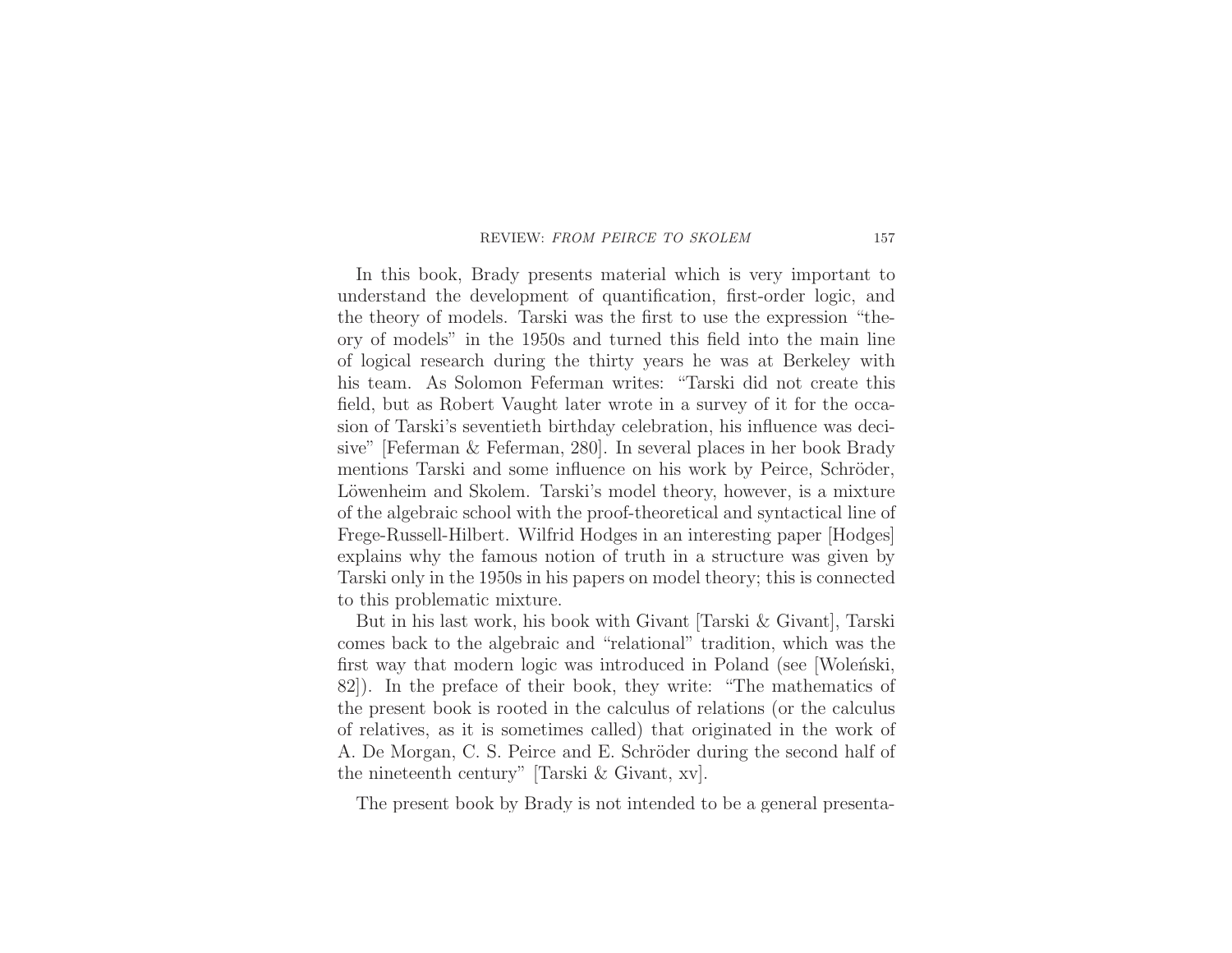## 158 JEAN-YVES BEZIAU ´

work of Peirce of his father, the mathematician Benjamin Peirce. Here are Brady's comments about "Description of <sup>a</sup> Notation for the Logic of Relatives," the first work of Peirce she presents in her book: "The notational system practically fell into Peirce's lap entire by analogy with his father's work in linear algebra. An individual term is like <sup>a</sup> coordinate, an absolute term is like <sup>a</sup> vector, and <sup>a</sup> relative term is like <sup>a</sup> matrix or linear transformation. This sparked <sup>a</sup> whole area of logic, matrix logic"<sup>6</sup>.

Brady's book is very important in making the work of Peirce in logic better known. His work is still largely under evaluated despite the fact that Peirce has become <sup>a</sup> legendary personage. In their famous book, *The Development of Logic*, W. Kneale and M. Kneale write: "unfortunately Peirce was like Leibniz, not only in his originality as <sup>a</sup> logician, but also in his constitutional inability to finish the many projects he conceived" [Kneale & Kneale, 427]. Kneale and Kneale's book, like van Heijenoort's book, is largely Fregean with four chapters bearing the name of Frege. They say few things about Peirce's work and its influence on the development of modern logic. But even if Peirce, as they say, was not able to finish his projects, his work was pursued by others, especially by Schröder as Brady shows in her book, which led to the first important result in modern logic: the Löwenheim-Skolem theorem.

As Brady says: "It is not always clear to what extent Peirce's work influenced later developments in logic and to what extent it simply antici pated them"<sup>7</sup>. Peirce had man y im portant ideas that later on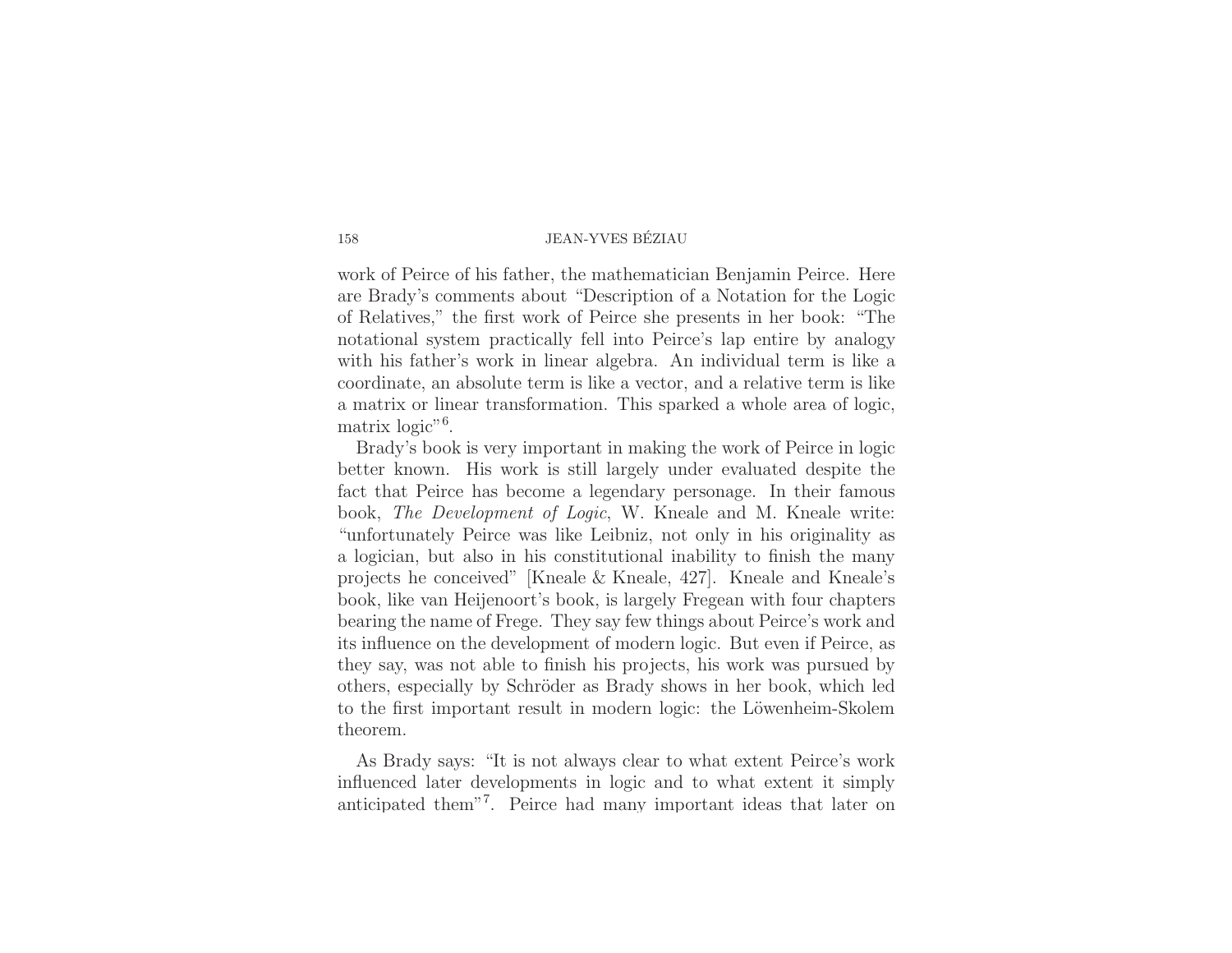### REVIEW: FROM PEIRCE TO SKOLEM

to apply <sup>a</sup> causal approach to the history of modern logic, many things appear as mysterious, and maybe this part of the history of logic is <sup>a</sup> good counterexample of causal perspective.

In her book, Brady gives many examples of such mysteries, for example the rise of David Hilbert's notation as the main notation for logic. Some people, like Bertrand Russell, say that one of the reasons for the weak influence of Schröder's work was his cumbersome notation, but Brady comments: "However, notational complexity alone does not necessarily explain his neglect. Frege's conceptual notation and his *Grundgesetze* are often equally unreadable, as is Whitehead and Russell's *Principia Matematica*, especially volume 3. The current notation for first-order logic comes from none of them; it arrives full blown in Hilbert's <sup>1917</sup> lectures, without any reference to anyone."<sup>8</sup> Let us recall that Gentzen, from the Hilbertian school, introduced later on the symbol for the universal quantifier, ∀, finalizing this dominant way of writing logic.

Recall that half the book is a translation of parts of Schröder's *Vorlesungen ¨uber die Algebra der Logik* connected with the topic under discussion. Brady did this because Schröder's book is still not translated into English. We can hope that one day the full book will be translated (but then <sup>a</sup> further edition of Brady's should perhaps be reduced to two hundred pages), which will be very useful for <sup>a</sup> better appraisal of Schröder in the history of modern logic (and at same time of his mentor Charles S Peirce) We remember also that another

159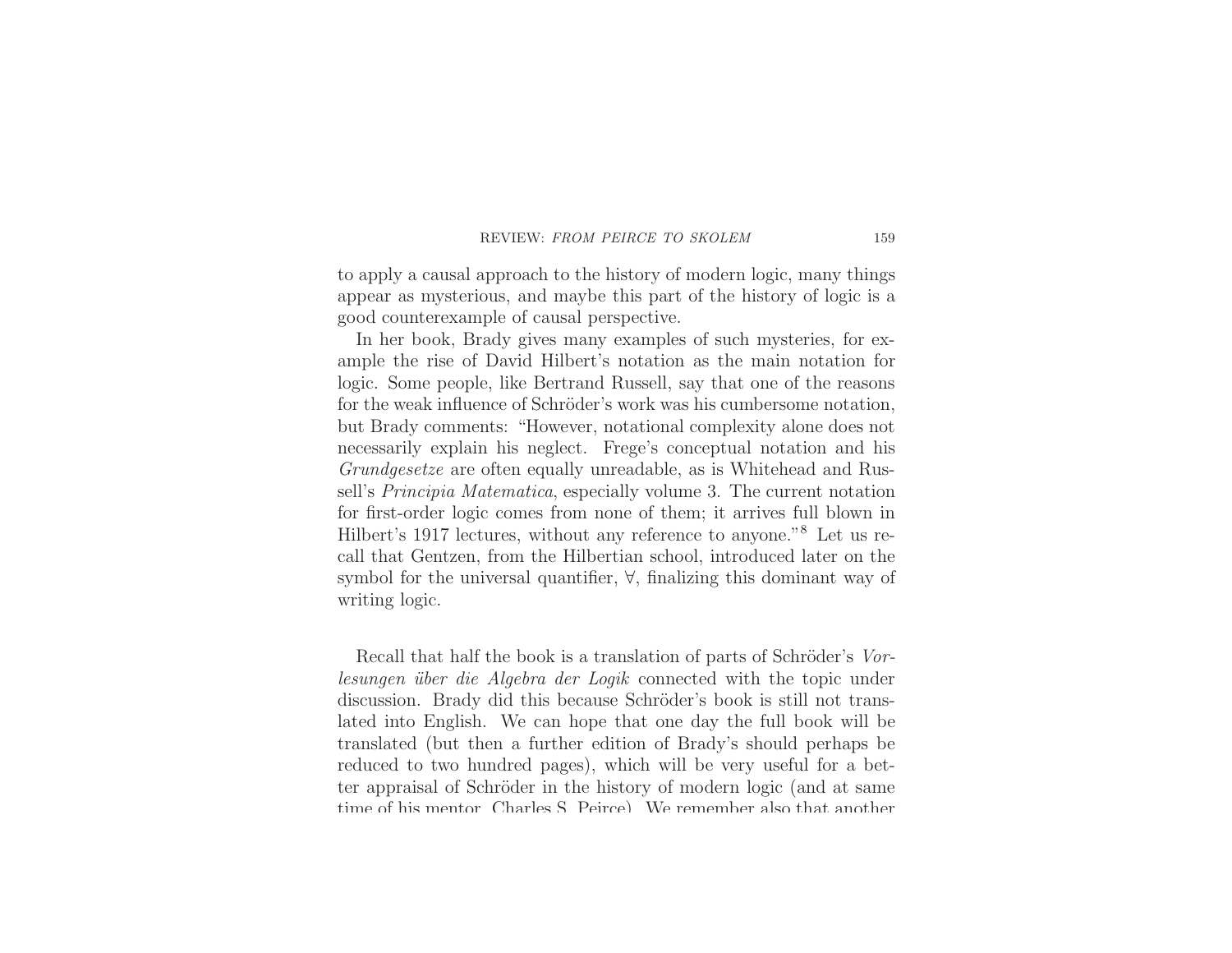| 160                   | <b>JEAN-YVES BÉZIAU</b>                                                                                                                                                                                                               |
|-----------------------|---------------------------------------------------------------------------------------------------------------------------------------------------------------------------------------------------------------------------------------|
|                       | <b>REFERENCES</b>                                                                                                                                                                                                                     |
| [Anellis]             | I. A. Anellis, Van Heijenoort: Logic and Its History<br>in the Work and Writings of Jean van Heijenoort,                                                                                                                              |
| [Bazhanov]            | Ames, Modern Logic Publishing, 1994.<br>V. A. Bazhanov, "C. S. Peirce's Influence on the<br>Logical Work of N. A. Vasiliev," Modern Logic 3<br>$(1992)$ , pp. 45-51.                                                                  |
| [Béziau 1998-2000]    | J.-Y. Béziau, Review of [Anellis], Modern Logic 8<br>$(1998-2000)$ , pp. 105-117.                                                                                                                                                     |
| [Béziau 2004-2005]    | Review of [Grattan-Guinness], The Review<br>of Modern Logic 10 (2004–2005), pp. 135–138.                                                                                                                                              |
| [Feferman]            | A. Feferman, From Trotsky to Gödel: The Life of<br>Jean van Heijenoort, Natick, A. K. Peters, 1993.                                                                                                                                   |
| [Feferman & Feferman] | A. Feferman and S. Feferman, Alfred Tarski: Life<br>and Logic, New York, Cambridge University Press,<br>2004.                                                                                                                         |
| [Grattan-Guinness]    | I. Grattan-Guinness, The Search for Mathemati-<br>cal Roots $1870-1940$ : Logics, Set Theories and the<br>Foundations of Mathematics from Carnot through<br><i>Russell to Gödel</i> , Princeton, Princeton University<br>Press, 2000. |
| [van Heijenoort]      | J. van Heijenoort, ed., From Frege to Gödel: A<br>Source Book in Mathematical Logic, 1879-1931,<br>Cambridge, Harvard University Press, 1967; sec-<br>ond edition, 1971.                                                              |
| Hilbert & Bernays     | D. Hilbert and P. Bernays, <i>Grundlagen der mathe-</i><br>matik I, II, Berlin, Springer, 1934, 1939. (Trans-<br>lated into French by F. Gaillard and M. Guil-<br>laume as Les fondements des mathématiques. Paris,                   |